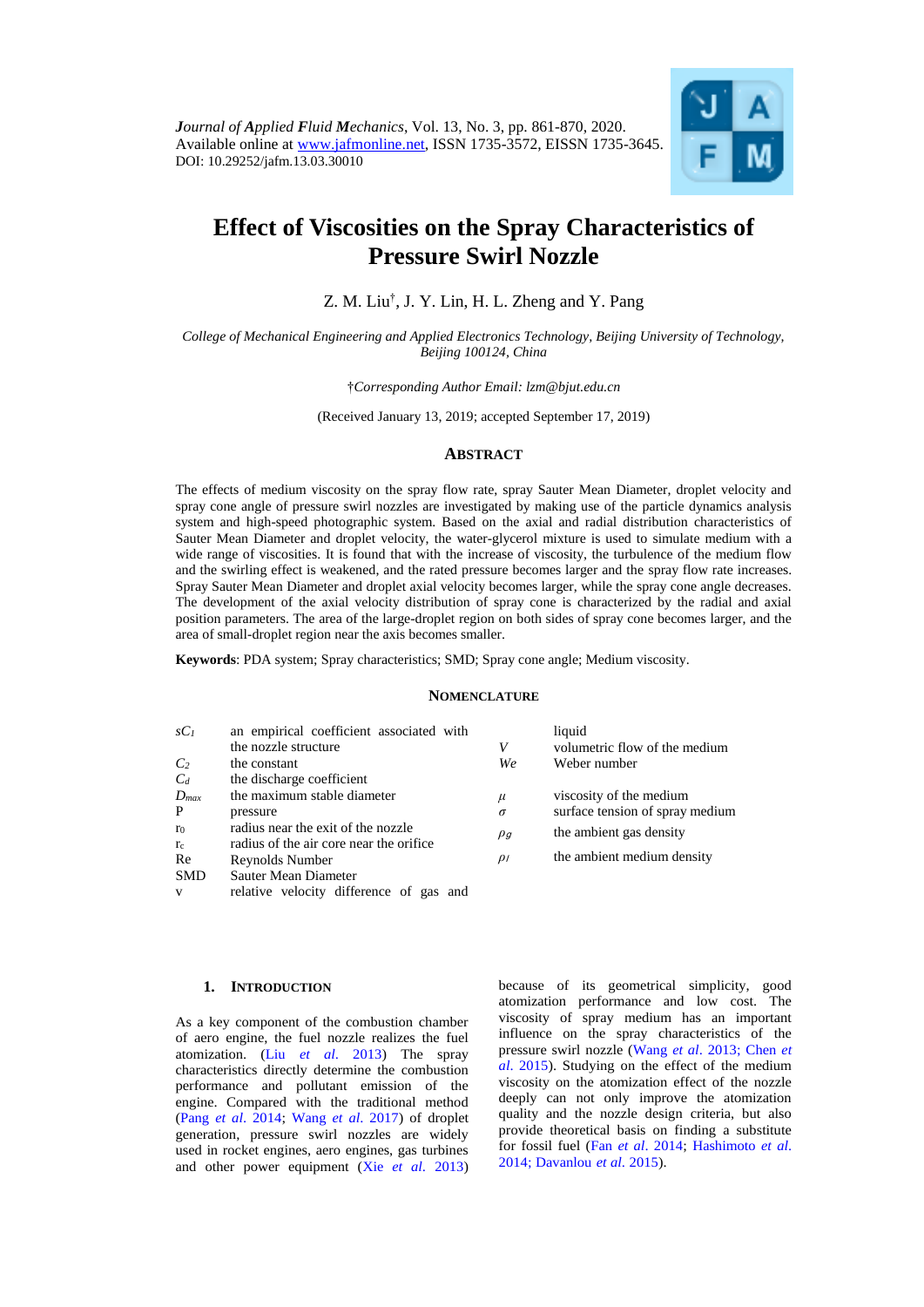The Sauter Mean Diameter (SMD) of spray cone is an important indicator for evaluating the spray characteristics of the pressure swirl nozzle. Overlarge SMD will cause combustion efficiency decreasing and carbon deposition increasing. Meanwhile, droplet with small SMD will be taken away by the airflow and cannot be evenly distributed well in the combustion chamber, which results in unstable combustion [\(Hashimoto](#page-8-2)  *et al.* [2014\)](#page-8-2). Studies (Lee *et al.* [2010;](#page-9-5) [Hashimoto](#page-8-2)  *et al.* [2014,](#page-8-2) [Amini 2016\)](#page-8-4) have shown that, high medium viscosity will make the spray SMD increase [\(Moon](#page-9-6) *et al.* 2007; Lee *et al.* [2010;](#page-9-5) [Fan](#page-8-1)  *et al.* [2014\)](#page-8-1). Lee *et al.* [\(2010\)](#page-9-5) [and Moon \(2007\)](#page-9-6) found that the high medium viscosity will reduce the diameter of air core, resulting in the increase of the liquid film thickness and the spray SMD. Kim *et al.* [\(2017\)](#page-9-7) found that mean diameter of the particles is proportional to the viscosity of the slurry. Fan *et al.* [\(2014\)](#page-8-1) and [Dafsari](#page-8-5) *et al.* (2019) indicated that with the increase of viscosity, the unfolded liquid film will show five different forms (from the smooth to the wrinkled). High viscosity will reduce the turbulence of the flow and the breakup of the liquid film, which makes the spray SMD increase. Sun *[et al.](#page-9-8)* (2018) revealed that the SMD near the orifice is small because turbulence kinetic energy of air near the orifice is maximum. The spray cone angles reflect the distribution of the droplets in the combustion chamber. Small spray cone angle makes the droplets pass through the turbulent airflow region resulting in the low mixing efficiency, which reduces combustion efficiency. Also, the wall surface will be overheated and produces carbon deposition. If the spray cone angle is too small, the droplets cannot be effectively distributed to the entire combustion chamber, which makes combustion efficiency decline (Liu *et al*[. 2013;](#page-9-0) [Davanlou](#page-8-3) *et al*. 2015). Therefore, forming spray cone angle that matches the size of combustion chamber has an important impact on the combustion process. [Zhang](#page-9-9) *et al*. [\(1989\)](#page-9-9) theoretically derived the empirical formula of the spray cone angle of the pressure swirl nozzle, and verified the accuracy of the formula through experiments. [Mohammad](#page-9-10) *et al*. [\(2010\)](#page-9-10) disclosed that with increasing the powerlaw index the spray cone angle decreases and the discharge coefficient increases. [Dacanlou](#page-8-3) *et al*. [\(2015\)](#page-8-3) and Wen *et al*[. \(2016\)](#page-9-11) found that the spray cone angle decreases as the viscosity of the medium increases. Different medium viscosity can also change the flow characteristics of the nozzle. Chung *et al*[. \(1998\)](#page-8-6) and [Wimmer](#page-9-12) *et al*. [\(2013\)](#page-9-12) found that the Spray Flow Rate (SFR) increases with the increase of the medium viscosity. Lee *et al*[. \(2010\)](#page-9-5) supposed that the phenomenon is due to the fact that high medium viscosity causes the diameter of the air core to decrease.

Most of the existing investigations focus on the influence of medium viscosity on the SMD and liquid film breakup process of the pressure swirl nozzle, while the study on the effect of the medium viscosity on the droplet size distribution

and velocity distribution is less. Only using the droplet average diameter and the axial velocity is not enough to fully evaluate the atomization<br>quality and indicate the atomization and indicate the atomization characteristics. It is necessary to measure and control the particle size and velocity distribution of the whole spray cone (Liu *et al*[. 2018;](#page-9-13) [Liu](#page-9-14) *et al*[. 2018\)](#page-9-14), so that the medium can be mixed with the air better and the combustion efficiency is improved. Therefore, this paper details the PDA experiment carried out to deeply investigate the SFR, the spray SMD, the axial velocity of the droplet and the spray cone angle of the pressure swirl nozzle under different medium viscosity conditions, to get the corresponding rated pressure under different viscosity conditions. The flow characteristics of the droplets inside the spray cone under the rated pressure are analyzed. The effect of the medium viscosity on the spray SMD, the axial velocity of the droplet, the spray cone angle, the velocity distribution and the droplet size distribution are investigated.

#### **2. EXPERIMENTAL DESIGN**

#### **2.1 Experimental Apparatus**

Photographic and schematic diagram of experimental apparatus used in this study are shown in Fig. 1. It consists of an experimental nozzle, a dynamic particle analyzer, a high-speed camera system, and a supply system.



**Fig. 1. Schematic diagram of experimental device.**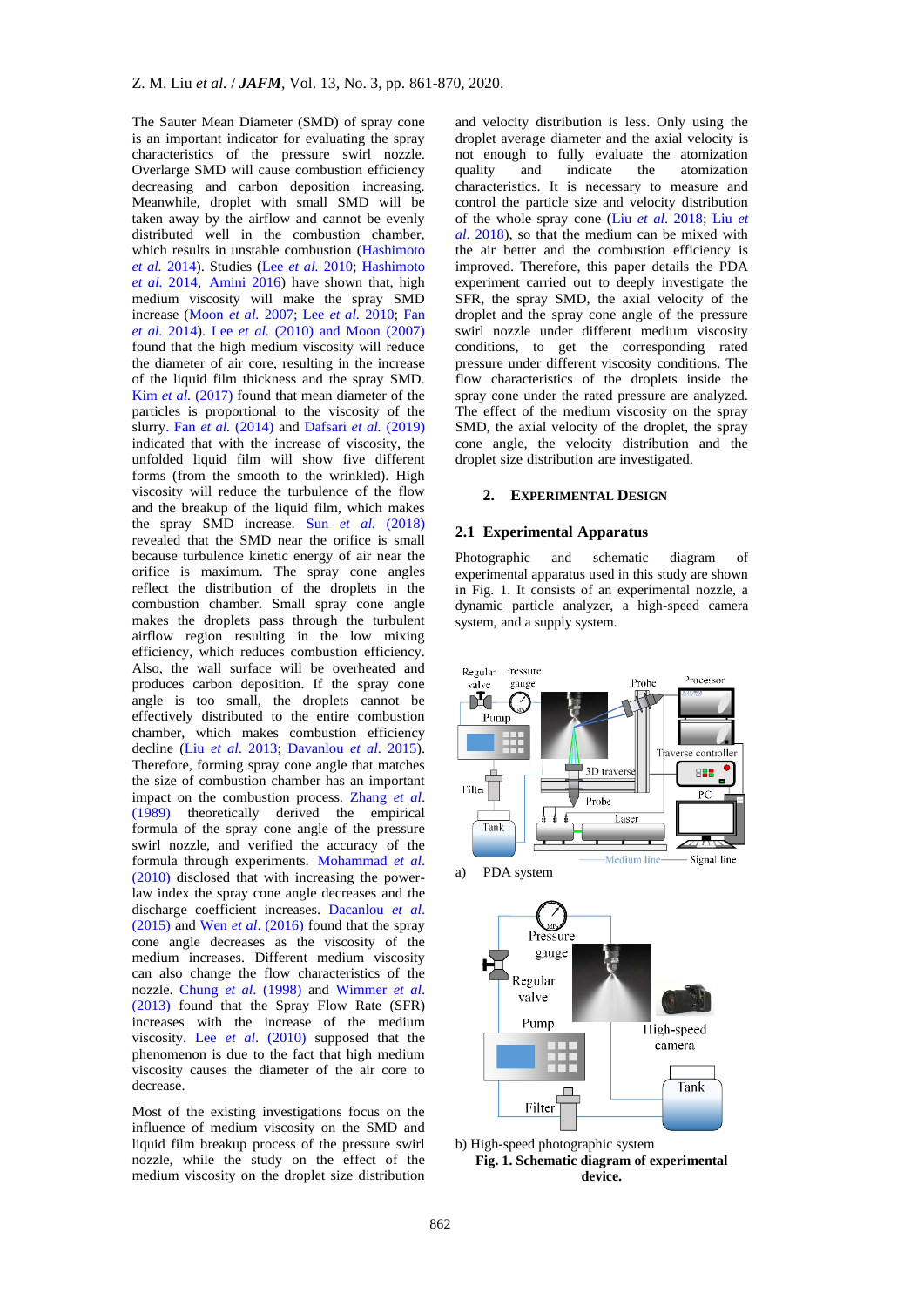The supply system is shown in Fig. 1-a). The medium in the water tank enters the pipeline through a filter, a constant flow pump (LP0110, Shanghai Sanwei Technology), and is finally ejected through the experimental nozzle. The regulator valve (DN20, Shanghai Qiaoshi) can make the output pressure of the constant flow pump more stable and reduce the pulsation error. The pressure gauge (HSFN-60, Hangzhou Kechuang) can measure the spray pressure difference during the spraying process, and the range of pressure gauge is 0-1.6 MPa.

The 3D Dynamic Particle Test and Analysis System (3D Fiber PDA, Dantec) are shown in Fig. 1-a), which can directly measure the velocity and droplet size distribution of the spray cone.

The high-speed photo shooting system is shown in Fig. 1-b), with a digital camera (5D2, Canon) equipped with an EF 70-200mm f/4L IS USM lens to shoot the spray cone, to measure the spray cone angle.

## **2.2 Nozzle Configuration**

The experimental nozzle structure used in this paper is shown in Figs. 2 and 3. The specific structural parameters are shown in Table 1. The atomizer is composed of an inlet section, an acceleration section, a swirling section and an orifice. The medium enters the nozzle from the inlet section and accelerates in the acceleration section. When it passes through the swirling section, medium is forced to follow a helical path. The high-speed rotating medium forms a negative pressure zone near the rotating shaft which can attract ambient air. The air core is formed into the swirling chamber, and it presses medium near the orifice to form a liquid film, which emerges from the orifice and breaks up into a cluster of thin sheet.



**Fig. 2. Structure of experimental nozzle.**



**Fig. 3. Schematic diagram of experimental nozzle.**

|        |  |  |  |  | Table 1 Size parameters of the experimental |  |
|--------|--|--|--|--|---------------------------------------------|--|
| nozzle |  |  |  |  |                                             |  |

| Structure                   | Parameter |  |  |  |  |
|-----------------------------|-----------|--|--|--|--|
| swirl trough lift angle/°   | 45        |  |  |  |  |
| swirl trough number         |           |  |  |  |  |
| swirl trough depth/ $\mu$ m | 900       |  |  |  |  |
| swirl trough width/ $\mu$ m | 600       |  |  |  |  |
| orifice width/µm            |           |  |  |  |  |

#### **2.3 Nozzle Configuration**

In this paper, the medium viscosity is changed by the method of Chung *et al*[. \(1998\).](#page-8-6) 10wt%, 30wt%, and 50wt% water-glycerin mixtures are used to simulate the actual operating conditions. All experiments are carried out at room temperature (20 ℃). The viscosity of the three mass fractions of the glycerin-water mixture at room temperature is shown in Table 2, and the viscosity is measured by the rheometer (R/S Plus, Brookfield).

**Table 2 Viscosity of the three media at room temperature (20**℃**)**

| Serial number | Spray medium                     | Viscosity<br>(mPa·s) |  |  |  |  |
|---------------|----------------------------------|----------------------|--|--|--|--|
|               | 10wt% water-glycerin<br>mixtures | 1.31                 |  |  |  |  |
| R             | 30wt% water-glycerin<br>mixtures | 2.5                  |  |  |  |  |
| $\subset$     | 50wt% water-glycerin<br>mixtures |                      |  |  |  |  |

#### **3. RESULTS AND DISCUSSION**

# **3.1 Effect of Medium Viscosity on Spray Cone Angle**

The spray cone angle can indicate the degree of droplet dispersion. The spray morphology of medium A, B and C under the pressure of 0.08MPa~0.30MPa is shown in Fig. 4.

The spray cone angle is defined as the angle between the two gas-liquid border lines near the orifice. In order to improve the accuracy of spray cone angle measurement, this paper adopts the image processing method of [Kang](#page-9-15) *et al* (2014). First, the captured images are converted into grayscale images by MATLAB. Then grayscale image is binarized to determine border lines used to measure the spray cone angle. As shown in Fig. 4, the spray development of three media is generally similar.

After the spray medium passes through the swirling section, it rotates in the swirl chamber and emerges from the orifice in the form of liquid film. When the pressure is low (the pressure of medium A and B are less than 0.10 MPa and the pressure of medium C is less than 0.12 MPa), the SFR of medium is slow, and the liquid film has a tendency to expand by its own inertia. However, the surface tension eventually overcomes it, and the conical liquid film does not break and shrink into a hollow bubble.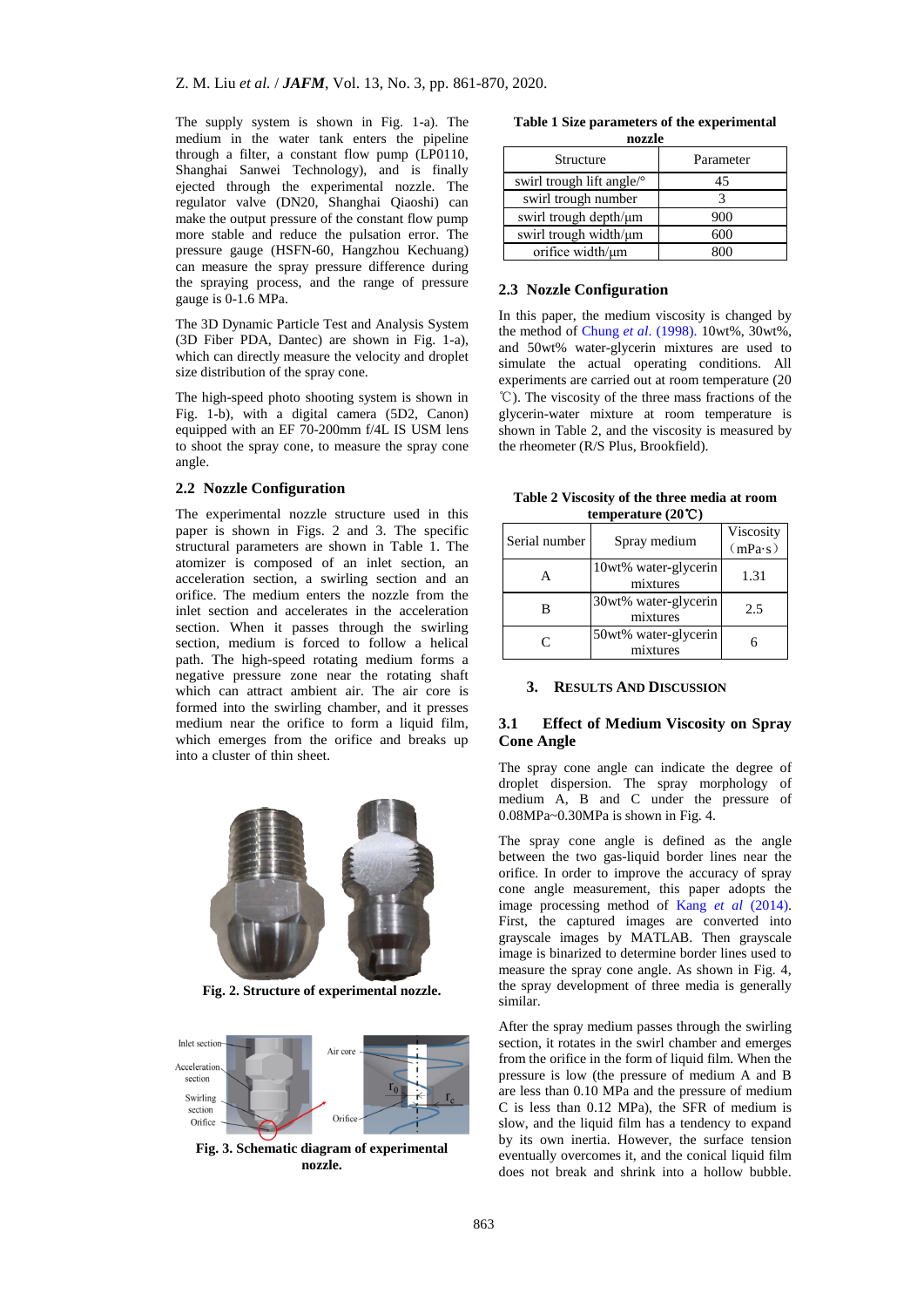

Large droplets are formed downstream of the bubble. As the pressure and the medium SFR increases, the surface tension cannot overcome the inertia of the liquid film, and the liquid film continues to expand outward. The spray cone gradually becomes larger, and the variation of the spray cone angle is shown in Fig. 5. When the pressure increases from 0.12 MPa to 0.28 MPa, the spray cone angles of medium A and medium B increase from 74.35° and 73.27° to 80.58° and 78.58°, and finally keep stable at 80.6° and 78.6°; When the pressure increases from 0.14 MPa to 0.24 MPa, the spray cone angle of the medium C increases from 73.48° to 77.79°, and finally keeps stable at 78.8°. When the pressure reaches a certain value (the pressure of medium A is greater than 0.28 MPa and the pressure of medium B and C is greater than 0.24 MPa), the internal friction loss of the nozzle increases as the tangential speed increases.



**Fig. 5. Curves of pressure versus spray cone angle.**

The spray cone angle does not change as the pressure increases. Under the same pressure, the spray cone angle decreases with the increase of viscosity, because the increase of the medium viscosity leads to the increase of the internal flow resistance of the nozzle, and the swirling effect is weakened. This result is consistent with the trend of the literature [\(Zhang](#page-9-9) *et al*. 1989; [Dopazo](#page-8-7) *et al*. [1994;](#page-8-7) [Wang](#page-9-4) *et al*. 2013).

### **3.2 Effect of Medium Viscosity on Flow Characteristics**

 A near the orifice of the pressure swirl nozzle given B by Fu *et al.* (2011). As  $μ$  increases,  $r_c$  decreases, C which indicates that the radius of the air core The flow characteristics of the nozzle are important parameters of the nozzle performance and are mainly used for engine operating condition adjustment. The relationship between the SFR of the nozzle and pressure under different medium viscosity conditions is shown in Fig. 6. When the pressure is increased from 0.08 MPa to 0.44 MPa, the SFR of three media increases by 119.08%, 112.03%, and 111.18%, respectively. Under the same pressure condition, the flow characteristics increase with the increasing of viscosity. When the viscosity rises up from 1.12 mPa·s to 3.26 mPa·s and the pressure rises up from 0.08 MPa to 0.44 MPa, the SFR increases by 11.8%. Fu *et al*[. \(2011\)](#page-8-8) gives this phenomenon an explanation. Equation (1) is an empirical formula for the radius of the air core reduces. As a result, both the flow area near the orifice and the flow characteristics increase. Meanwhile,  $r_c$  is proportional to  $\mu^{0.25}$ , so when the viscosity grows up from 1.31 mPa·s to 2.5 mPa·s, there is a smaller increase in the SFR. However,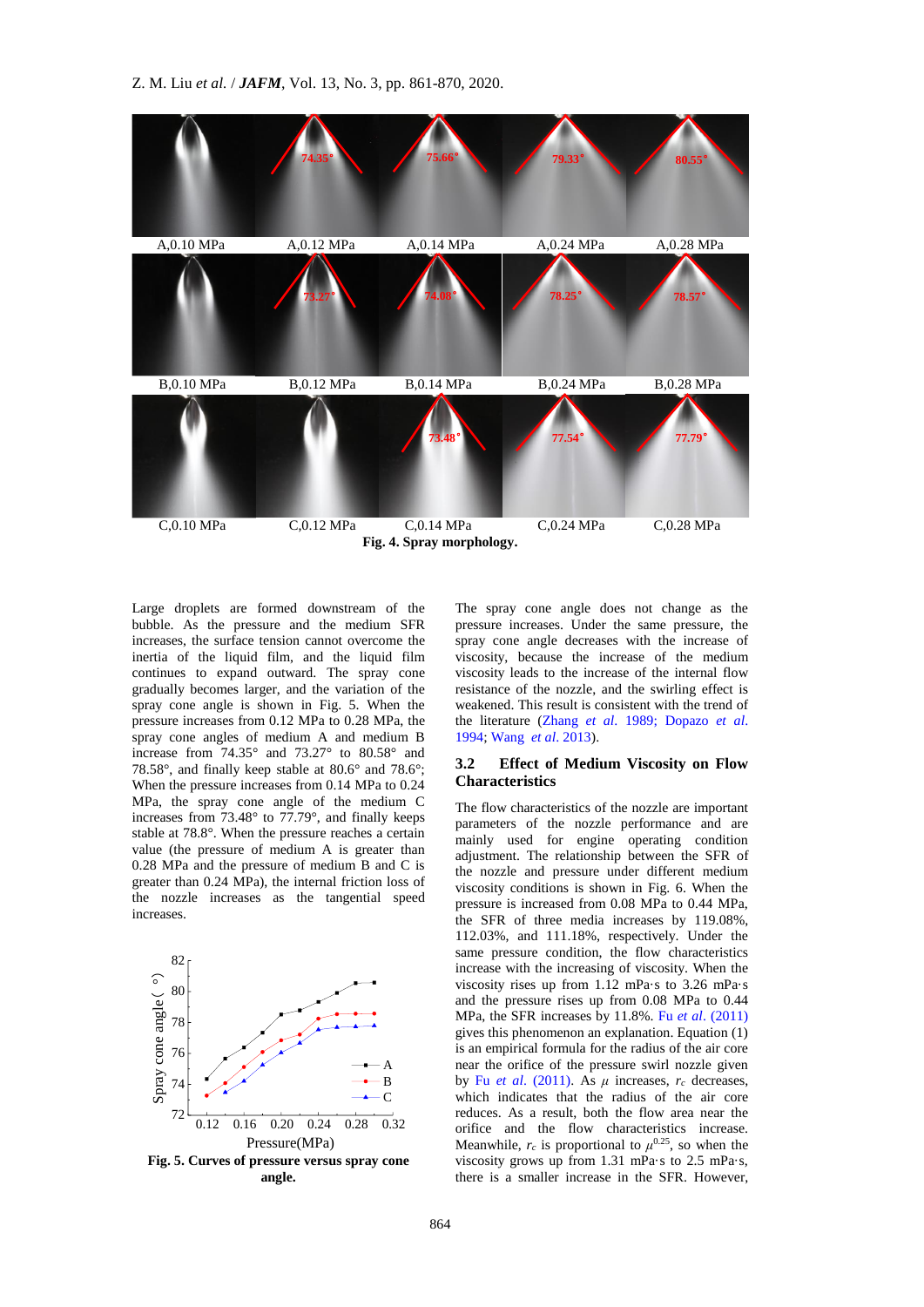when from 2.5 mPa·s to 6 mPa·s, the SFR grows up.

$$
r_c = r_0 - C_1 \left(\frac{2r_0 V \mu}{\Delta P}\right)^{0.25}
$$
 (1)

where  $r_c$  is the radius of the air core near the orifice, *r<sup>0</sup>* is the radius near the exit of the nozzle, *V* is the volumetric flow of the medium, *μ* is the viscosity of the medium,  $\Delta P$  is the pressure, and  $C_I$  is the empirical coefficient associated with the nozzle structure.





Figure 7 illustrates the discharge coefficient of media with different viscosities. Discharge coefficient (C<sub>d</sub>) is defined as Equ (2), where  $\rho_l$  is the medium density. It is seen that the discharge coefficient decreases with the increase of the pressure from 0.08 MPa to 0.46 MPa, however it tends to be stable under high pressure condition. Meanwhile, the discharge coefficient declines with the growth of the medium viscosity.

$$
C_d = \frac{V}{\pi r_0^2 \sqrt{2\Delta P/\rho_l}}
$$
 (2)

# **3.3 Effect of Medium Viscosity on Spray SMD and Axial Velocity**

Spray SMD and axial velocity are measured at the spray center 50 mm below the orifice. The relationship between SMD and pressure under different medium viscosity conditions is shown in Fig. 8. As the pressure increases, the SMD decreases and then tends to be gentle. The reason is that in the swirl chamber, the medium rotation

velocity increases as the pressure increases, leading to the swirl effect increasing. The diameter of the air core grows up, which makes liquid film thinner and broken more easily (Lee *et al*[. 2010;](#page-9-5) Fu *[et al](#page-8-8)*. [2011\)](#page-8-8). When the pressure exceeds 0.36 MPa, 0.40 MPa, and 0.46 MPa respectively, the SMD reduction rate slows down and finally the spray SMD decreases to 29 μm, 32 μm, and 54 μm. Under the same pressure condition, the increase of viscosity will increase the SMD, because that the high medium viscosity will reduce the Reynolds number (*Re*) calculated by Eq. (3) and Eq. (4) (Fig. 9), and slow down the development of turbulence and the liquid film breakup (Wen *et al*[. 2016\)](#page-9-11).

$$
v = \sqrt{\frac{2\Delta P}{\rho}}
$$
 (3)

$$
Re = \frac{\rho v l}{\mu} \tag{4}
$$



**Fig. 8. Curves of pressure versus SMD.**



The curves of droplet axial velocity with pressure under different medium viscosity conditions are shown in Fig. 10. As the pressure increases, the droplet axial velocity first decreases, and then increases, and finally tends to be gentle, because the droplet axial velocity is affected by both the pressure and the air suction The high-speed rotation of the medium in the swirl chamber creates a negative pressure zone at the nozzle axis, which sucks the droplets and slows down the droplet axial velocity (Fig. 11). As the pressure increases, the kinetic energy of the medium continues to increase and the axial velocity becomes larger. When the pressure exceeds 0.36 MPa, 0.40 MPa and 0.46 MPa, the axial velocity of the droplets tends to be gentle, reaching 5.8 m/s, 6.7 m/s and 8.3 m/s, respectively.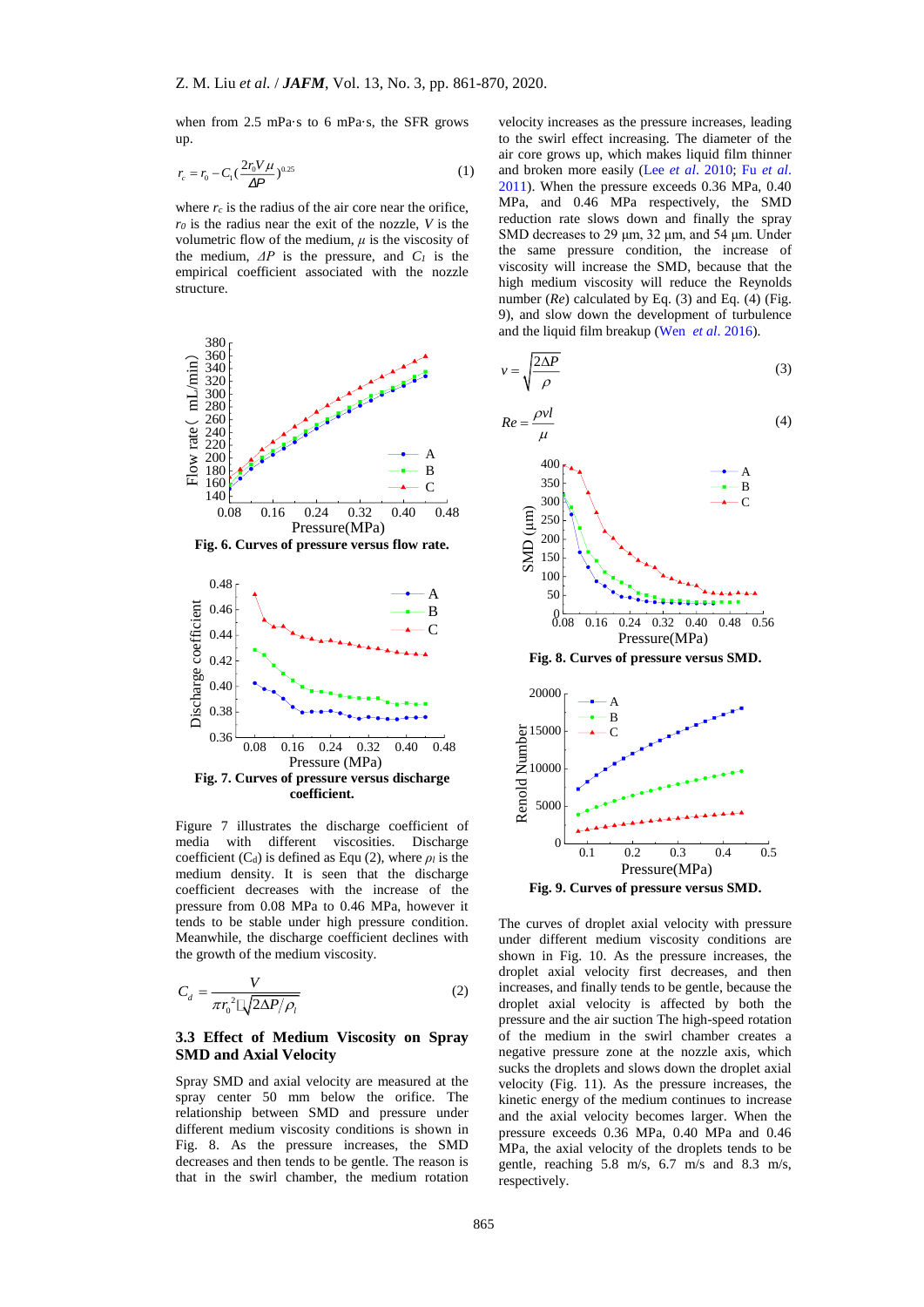

**Fig. 10. Curves of pressure versus axial velocity.**



**droplet at the axis. The droplets in the negative pressure zone are sucked by the ambient air carried by the negative pressure** (**Suction F**) **and then slow down.**

It is known from the droplet breakup mechanism in the steady gas flow that the droplet size decreases as the velocity difference between medium and ambient air increases. When the velocity differences do not change with the increase of the pressure, the droplets no longer break up basically. After the rated pressure is exceeded, the spray SMD and the droplet axial velocity tend to be stable, but the SFR continues to increase (Fig. 6), indicating that the number of droplets in the spray cone increases, but the flow state of the spray cone does not change. At the same pressure, the increase of viscosity results in the increase of droplet axial velocity due to the fact that high viscosity results in larger SMD, and the kinetic energy carried by a single droplet increases.

# **3.4 Effect of Medium Viscosity on Velocity Distribution Under Rated Pressure**

Equations are centered and numbered consecutively, with equation numbers in parentheses flush right, as in Eq. (1). Insert a blank line on either side of the equation. First use the equation editor to create the equation.

In order to make the combustion steady, the spray cone should be stabilized. Due to the advantage of low rated pressure of the pressure swirl nozzle, the spray cone can be stable under various working conditions [\(García](#page-8-9) *et al*. 2016), so the rated pressure conditions are chosen as typical conditions to be investigated. As can be seen from Sections 2.1 to

A
mm in the radial direction of each axial station until B<br>the radial boundary of spray cone. The left half area C<br>of droplets is measured, and the right half is directly 2.3, when the pressure is 0.46 MPa, the atomization of three different media reaches the rated pressure. The measurement area is shown in Fig 12. Spray measurements are carried out by 16 axial stations taken from 10 mm to 80 mm below the nozzle and every 5 mm along the axial direction. The spray SMD and droplet velocity are measured every 2 obtained according to the symmetry [\(Santolaya](#page-9-16) *et al*[. 2010\)](#page-9-16).



**Fig. 12. Schematic diagram of measurement area.**

In order to study the axial and radial distribution of the droplet axial, the measured points are interpolated using Tecplot software to obtain the axial velocity contours and streamline diagram of the central section of the spray cone at different viscosities shown in Fig. 13 and Fig. 14. The axial velocity curves of axial distances of 20 mm, 40 mm, 60 mm, and 80 mm, respectively, are shown in Fig. 15. The axial velocity at the section of 10 mm to 20 mm below the nozzle shows obviously "double peak distribution" which means high velocity on both sides but low in the middle. (Fig. 13, Fig. 15). The axial velocity of expansion direction of the liquid film is high and the maximum velocity reaches 17.21 m/s, 16.56 m/s, and 15.53 m/s respectively. The velocity gradient of small droplets breaking up from the liquid film is high, due to the shearing action with the central air core, and the velocity decays faster. Velocity of the middle part is low because the swirling effect of the nozzle causes a negative pressure zone formed at the axis. The negative pressure zone will suck the internal droplets, leading to the velocity drop, and some small droplets even flows back. (Fig 14). As the viscosity increases, the swirling effect gradually decreases, and the area of the low velocity zone becomes smaller. At 20 mm to 30 mm below the nozzle, droplets are gradually slowed down by the ambient air. When the circumferential velocity of droplets around the air core is not enough to support the central negative pressure, the air core will collapse and droplets near the air core will move to the axis, forming a "densest spray region" at the axis of the spray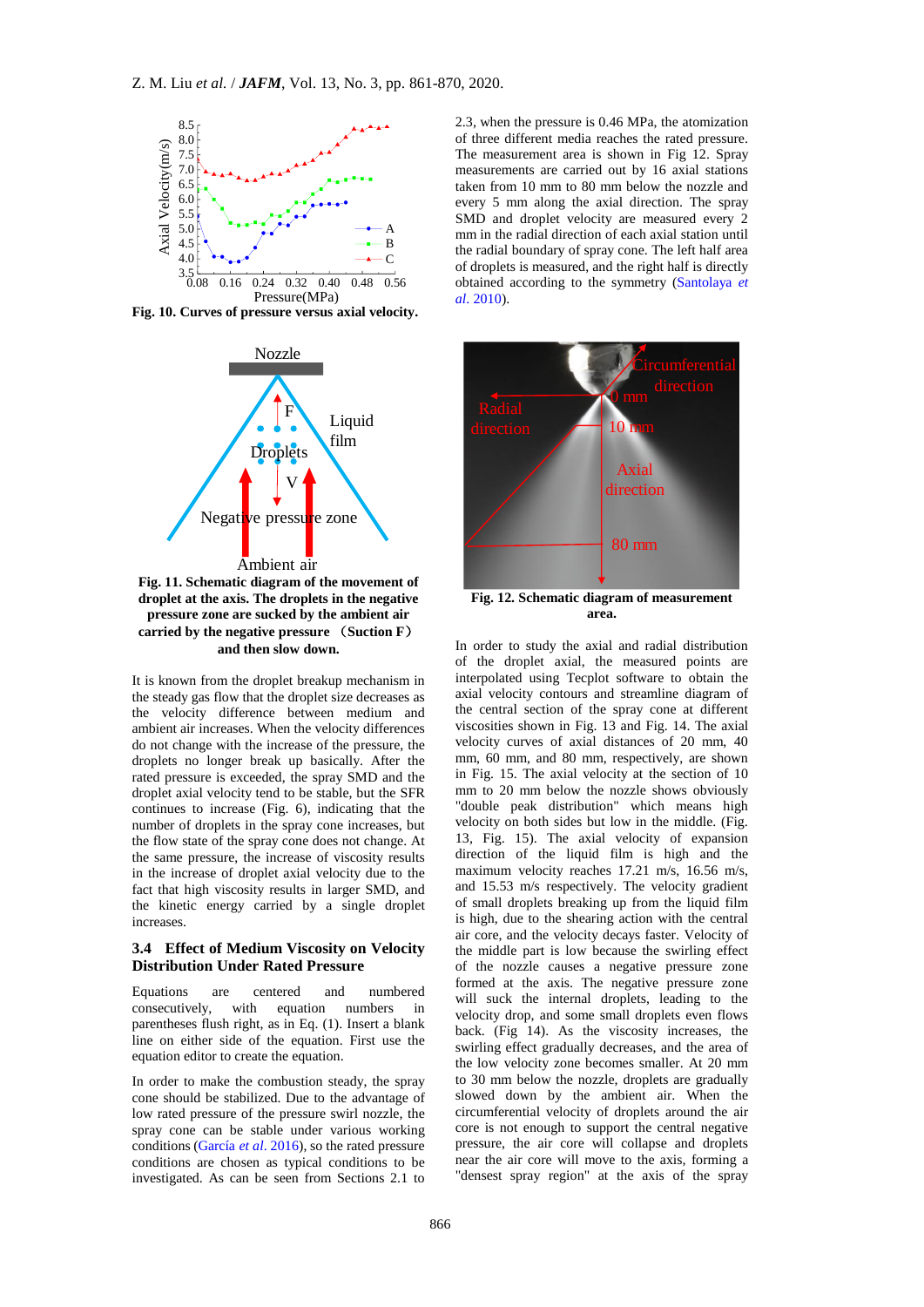cone [\(Santolaya](#page-9-16) *et al*. 2010) (Fig. 15). The ambient air enters the spray cone to compensate the corresponding volume, and the incoming air is on both sides of the "densest spray region" and causes the medium to slow down. (Fig. 12 and Fig. 14) The radial distribution of the axial velocity gradually changes from "double peak distribution" to "triple peak distribution" (Fig. 14), which is consistent with the conclusion of literature [\(Santolaya](#page-9-16) *et al*. 2010; [Durdina](#page-8-10) *et al.* [2014\)](#page-8-10).



60  $\overline{80}$ 

c) Medium C **Fig. 13 Axial velocity contours of the center section of the spray cone.**

As shown in Fig. 13-a), the velocity gradient along the expansion direction of the liquid film is high, but in "densest spray region" is low. So, the spray cone eventually develops to a "single peak distribution". As the viscosity increases, the spray SMD and the axial velocity becomes larger, resulting in the spray distance increasing. Distance that the spray cone reaches a fully development also rises up.



a) Medium A



b) Medium B





# **3.5 Effect of Medium Viscosity on SMD Distribution under Rated Pressure**

Under the condition of pressure of 0.46 MPa, the axial and radial distribution of droplet SMD at different viscosities are shown in Fig. 17 and Fig. 18 (the color and size of the dots all represent the SMD). It can be seen that the SMD distribution is generally similar, and can be divided into three regions according to the droplet SMD. The droplet SMD in the region I is larger than 110 μm, region II from 50 μm to 110 μm, and region III less than 50 μm. The droplet SMD is smaller as droplets are closer to the axis. The reason is that there is an air core near the center of the spray cone as shown in Fig. 3, which reduces the effective flow area of the medium. The medium is mainly concentrated around the air core where the gas-liquid shearing action happens. According to the Weber Criterion (Eq. 5), droplets are small due to the high velocity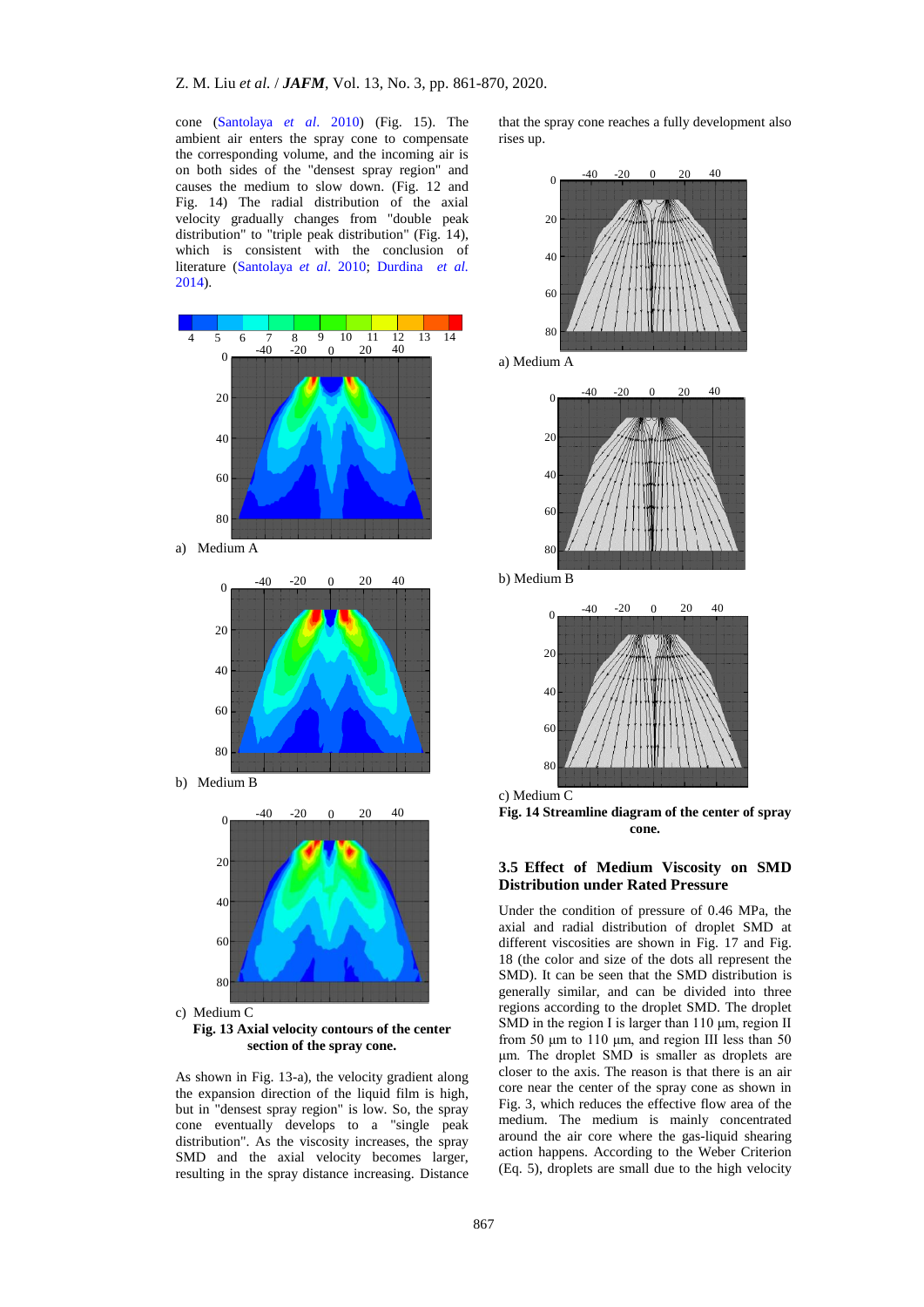difference at the gas-liquid interface, and this part of droplets moves to the "densest spray region" to form the region III after the air core collapses. In the middle part of the liquid film is far from the air core, resulting in the gas-liquid velocity difference being low and the droplet SMD getting larger. The rotation radius of this part of the droplet around the axis is different due to its own inertia. The larger the droplets become, the larger rotation radius of droplets is. The region I and the region II are formed by this part of droplets. As the medium viscosity increases, both the swirling effect and the number of small droplets decreases. The number of droplets with large particle size increases. The boundary line of the three regions moves toward the axis. The area of region III gets small, and the area of region I gets larger.



a) Medium A











**Fig. 16. Flow diagram in the spray cone.** 



a) Medium A







c) Medium C

**Fig. 17. SMD-radial position profile. The spray cone is divided into three regions according to the droplet SMD.**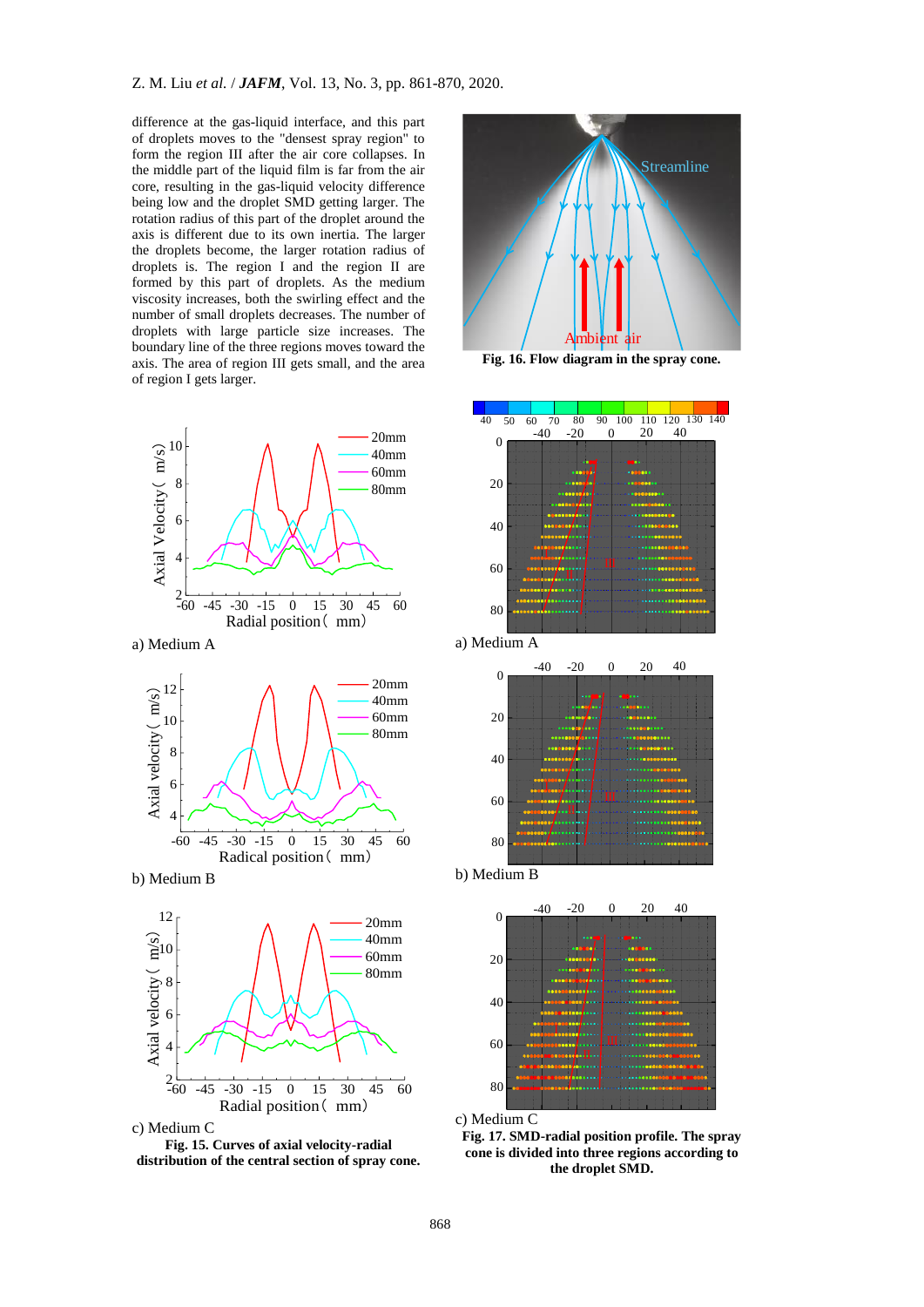

**Fig. 18. SMD-radial position profile of different axial positions. a) The distribution curve of the SMD and radial position at the axial position of 40mm b) The distribution curve of the SMD and radial position at the axial position of 80mm.** 

$$
D_{\text{max}} = \frac{W_e \sigma}{C_d \rho_g v^2} \tag{5}
$$

where *Dmax* is the maximum stable diameter, *We* is the Weber number,  $\sigma$  is the surface tension of spray medium,  $C_D$  is the constant,  $\rho_g$  is the ambient gas density, and  $\nu$  is the relative velocity difference of the gas and liquid.

#### <span id="page-8-10"></span><span id="page-8-9"></span><span id="page-8-8"></span><span id="page-8-1"></span>**4. CONCLUSION**

<span id="page-8-2"></span>The effect of medium viscosity on the spray characteristics of pressure swirl nozzle is experimentally studied. As the medium viscosity increases, the internal flow resistance of the nozzle increases, and the spray cone angle gradually decreases under the same pressure condition. Under the pressure of 0.08 MPa to 0.50 MPa, the spray cone angle of the medium C is between 1.8 and 2.2 degrees smaller than that of the medium A. At the same time, high viscosity causes *Re* number to decline, indicating that the spray turbulence and the swirling effect are weakened. The size of the air core reduces, resulting in flow characteristics, spray SMD, droplet axial velocity and rated pressure growing up. Under the condition of rated pressure, axial velocity distribution of spray cone changes from "double peak distribution", "triple peak distribution" to "single peak distribution". As the viscosity rises up, the area of the negative pressure zone below the nozzle gradually becomes small, but the spray distance and the distance that the spray cone forms a fully developed flow becomes longer. The area of the large-droplet region on both sides of spray cone rises up, and the area of small-droplet

region near the axis goes down.

#### **ACKNOWLEDGEMENTS**

The authors are grateful for the support of the Aeronautical Science Foundation of China (20140375002, 20150375001)

# **REFERENCES**

- <span id="page-8-4"></span>Amini, G (2016) Liquid flow in a simplex swirl nozzle. *International, Journal of Multiphase Flow* 79, 225.
- <span id="page-8-6"></span><span id="page-8-0"></span>Chen, L., Z. Liu, P. Sun and W. Huo (2015) Formulation of a fuel spray SMD model at atmospheric pressure using Design of Experiments (DoE), *Fuel* 153, 355-360.
- <span id="page-8-7"></span><span id="page-8-5"></span><span id="page-8-3"></span>Medium A **Viscosity and Surface Tension on Liquid Sheet**  Medium B Disintegration of a Simplex Pressure-Swirl Medium C Atomizer. *Conference on Liquid Atomization*  Chung, I. P., C. Presser (1998) Effect of fluid *and Spray Systems.*
	- Dafsari, R. A., H. J. Lee, J. Han, D. Park and J. Lee (2019) Viscosity effect on the pressure swirl atomization of an alternative aviation fuel, *Fuel* 240, 179-191
	- Davanlou, A., J. D. Lee, S. Basu and R. Kumar (2015) Effect of viscosity and surface tension on breakup and coalescence of bicomponent sprays. *Chemical Engineering Science* 131, 243-255.
	- Dopazo, C., J. Ballester (1994) Discharge Coefficient and Spray Angle Measurements for Small Pressure-Swirl Nozzles. *Atomization & Sprays* 4(3), 351-367.
	- Durdina, L., J. Jedelsky, M. Jicha (2014) Investigation and comparison of spray characteristics of pressure-swirl atomizers for a small-sized aircraft turbine engine. *International Journal of Heat & Mass Transfer* 78(7), 892-900.
	- Fan, Y., N. Hashimoto, H. Nishida and Y. Ozawa (2014) Spray characterization of an air-assist pressure-swirl atomizer injecting highviscosity Jatropha oils, *Fuel* 121(2), 271-283.
	- Fu, Q. F., L. J. Yang and Qu, Y. Y. (2011) Measurement of annular liquid film thickness in an open-end swirl injector. *Aerospace Science & Technology* 15(2), 117-124.
	- García, J. A., J. L. Santolaya, A. Lozano, F. Barreras and E. Calvo (2016) Experimental characterization of the viscous liquid sprays generated by a Venturi-vortex atomizer. *Chemical Engineering & Processing Process Intensification* 105, 117-124.
	- Hashimoto, N., H. Nishida, Y. Ozawa (2014) Fundamental combustion characteristics of Jatropha oil as alternative fuel for gas turbines. *Fuel* 126(126), 194-201.